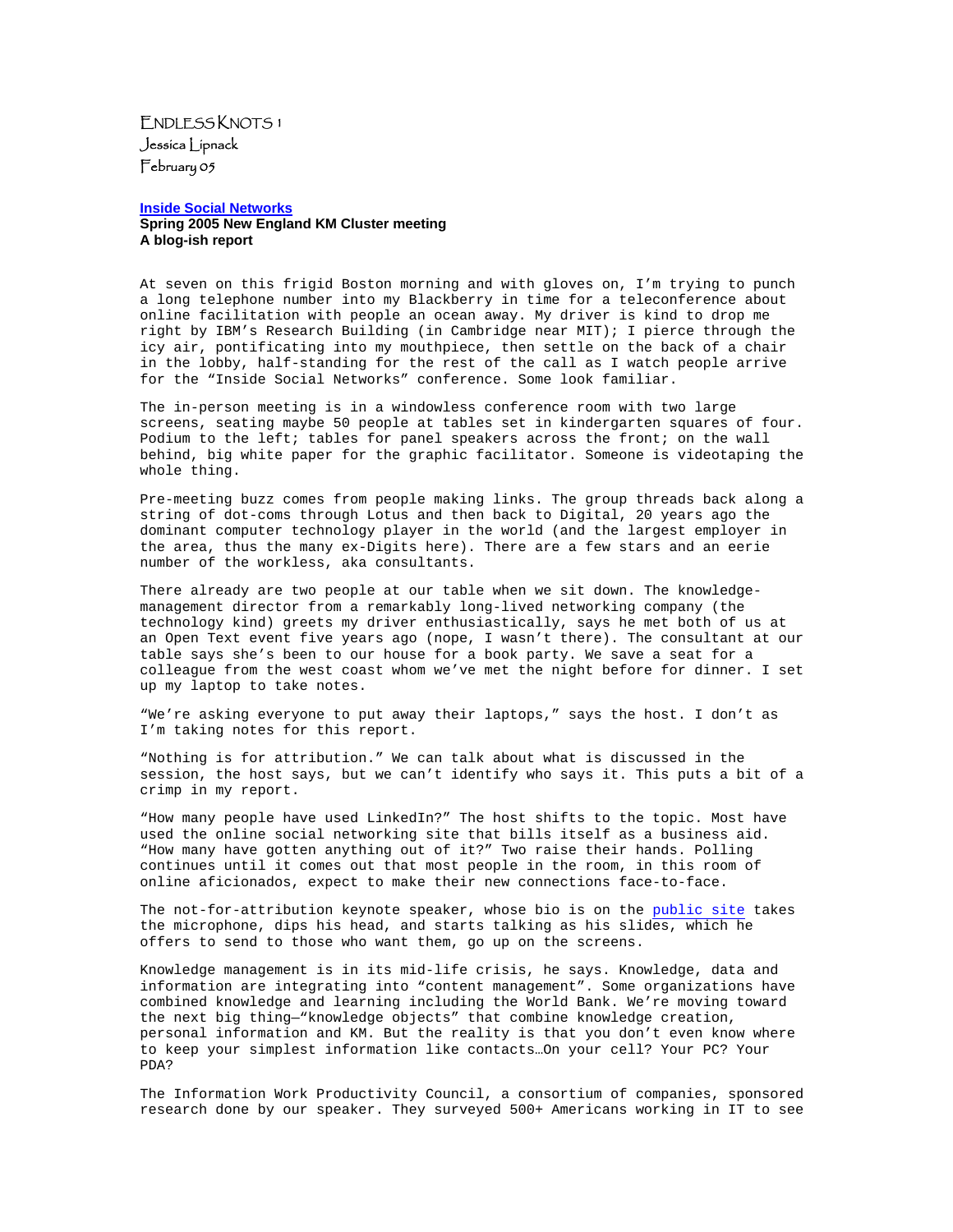how people perceived the problem of integrating all this disparate information. Some teasers he shares from the companies in the study:

- Intel does 18k telecons and 900 videocons each week. They've combined their productivity, KM, and collaboration groups (this is new; last I checked, May '03, they were still disparate efforts there). Intel differentiates people who travel a lot from those who don't, whom they call "cube captains".
- Cisco has a program called "Change the Way We Work."
- BT has "AdvisorSpace," all-inclusive online spaces for those who work in their call centres around the world.
- PriceWaterhouseCoopers has a program called "connected thinking," with recommended behaviours for people to follow.

The study found:

- People use technology "3hrs 14mins/day" (yikes, my number is scarily higher)
- Of that, email occupies 45% of their time, 1.58 hrs
- People's coping strategies are not particularly sophisticated
	- o For example, "check your email frequently to manage volume"

Advice from study:

- Use as few devices as possible (good one)
- Learn one piece of software only and learn to use it really well (really good one)
- Paper still useful; lists help; get instruction in searching (here, here!)

Next, he throws out the red meat we're all secretly waiting for. (Remember, this is about "social networks".) Here's his current hit list of cool technology that I'm passing along without review:

- For organizing web information, [Onfolio](http://www.onfolio.com/)
- For searching your own files, [X1](http://www.x1.com/) and desktop [Google](http://desktop.google.com/)
- As a challenge to Outlook, Chandler, under development from [Mozilla,](http://www.mozilla.org/) (yes! I use Firefox, their browser, and love it)
- For "people who love information display", [TheBrain](http://www.thebrain.com/) (network display a la Inxight without the complex plumbing underneath).
- Haystack project at MIT, which I have no idea what it does.

What technologies doesn't this speaker like? Blogging (uh-oh), wikis, and things in general that don't use keys (like tablet PCs).

Then he takes a little foray deep into the kinds of projects we work on. He mentions a study he did (I'm losing track of studies; maybe this is the same one as above) of information and social networking behaviours of high performers (so identified by their supervisors). They interviewed them and did social network analysis on them: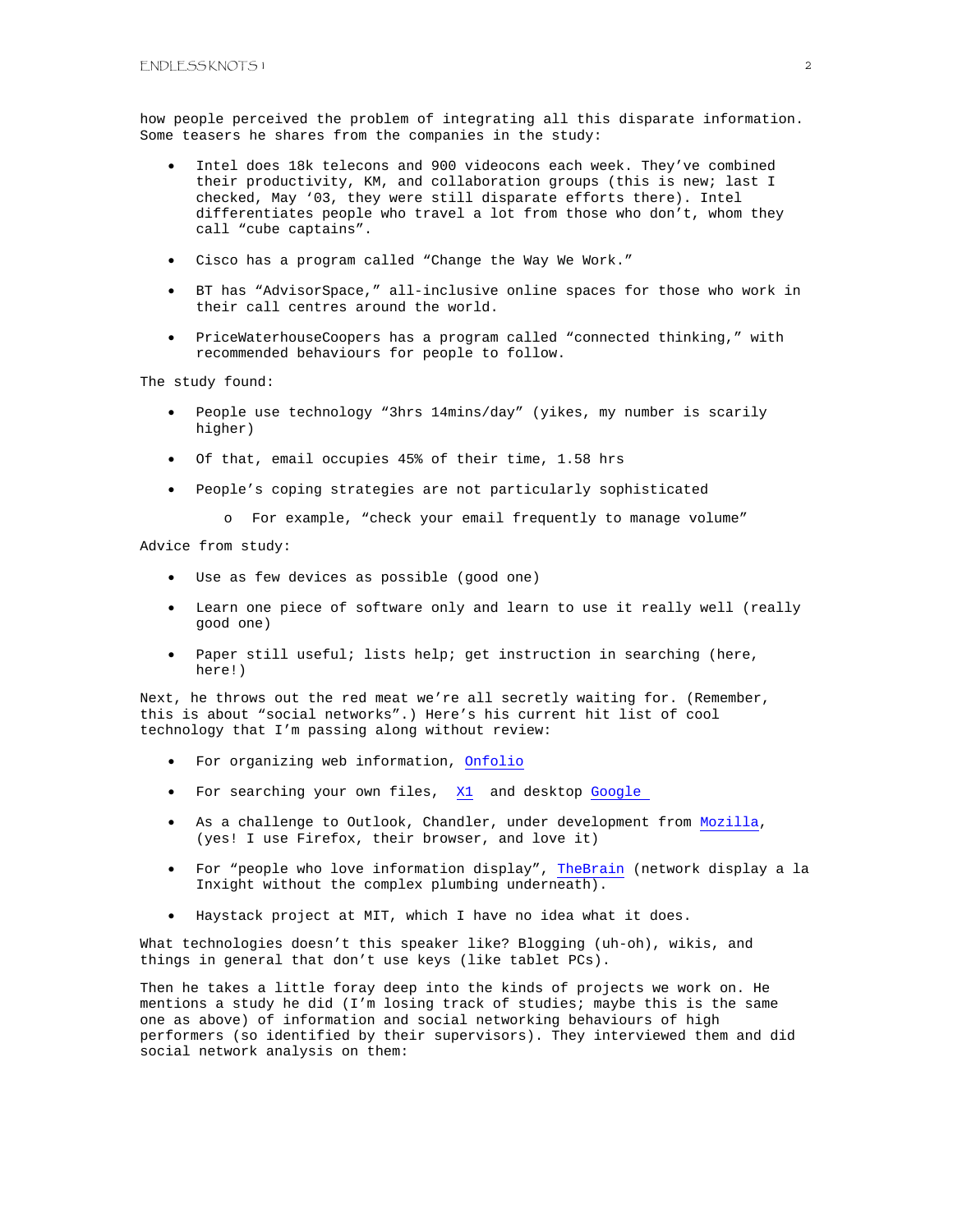- These "assiduous networkers" (his term) had more contacts than others in their organizations, including with new people
- They're sought out by others
- They are very reciprocal about networking, taking time to send information in response to receiving it, etc.
- They are "big experiential learners"
- They regard information they get from other people as more important than what they get from databases

A telling statistic: They asked these people how much help they get from their organizations in managing their information: Only 4% (four percent) said "a lot". Finally, the speaker credits Gordon David, at University of Minnesota in the US (also the home of Gerlach and Hine, the two great networking theorists of the late 1960s-early 1970s), as the godfather of information management in academia.

The short Q&A, dominated by someone with some sort of problem that I can't follow, provokes no taking of notes.

## \*\*\*\*\*\*\*\*\*\*\*\*\*\*\*\*\*\*\*\*\*\*

During the break, everyone is close by the coffee, reading one another's name tags. "You're famous," says a woman who looks as if she might be. "What are you doing here?" We sidle over to the keynoter, whom we've met before, to commiserate about how hard publishing is. As we talk, I think about how wonderful life might be as a knitting shop owner…and then I ask him for his editor's name.

## \*\*\*\*\*\*\*\*\*\*\*\*\*\*\*\*\*\*\*\*\*\*

Next, "Social Context - Team Dynamics: Building Synergy Out Of Diversity"*,* the first three anonymous panellists listed on the public web page. I notice my spellcheck doesn't like the use of "out of" in the title; it wants it to be "from". I wonder who wrote it, picture all the meetings and emails and telecons that went into developing the agenda, and how no one probably anticipated someone like me sitting here, typing away, taking notes to pass along to you.

Each speaker will make a few remarks to spark a conversation; it's not meant to be a Q&A, our host says.

The not-for-attribution professor from a presitigious Boston college specializes in social network analysis:

- Where people's ties are embedded, meaning they have links to multiple nodes, they last longer, and are less likely to dissolve over time.
- Proximity is still a chief determinant of communication frequency (He shows the graphic of the Tom Allen data from the 70s; I press him for current references in the non-Q&A later; he shrugs. "It's true but I can't cite references for you.")
- Rotate people to build networks (hmmm, where have I heard that before?)
- Cross-staff projects (or this?)
- Reward instead of punish for networking (finally).

## \*\*\*\*\*\*\*\*\*\*\*\*\*\*\*\*\*\*\*\*\*\*

Second panellist, a researcher in social network analysis and collaboration, whose facility is hosting the event, has a slide with pictures of people communicating instead of bullet points. She talks about three principal qualities that sustain relationships: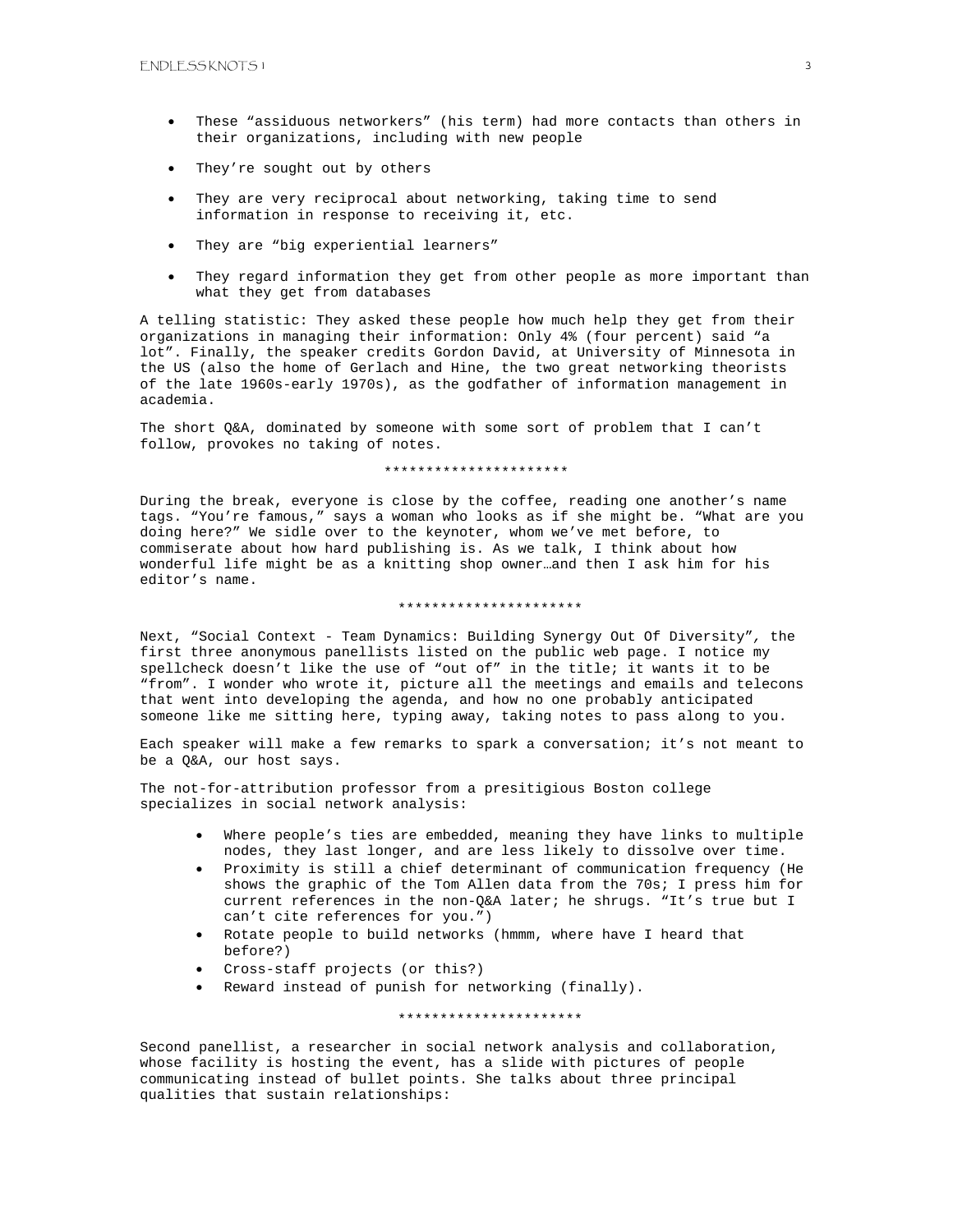- Access, meaning that people are available, can be reached
- Awareness, meaning that people pay attention to what's going on, sense their environments; and
- Trust (just can't get away from it.)

She doesn't believe people can establish trust without face-to-face. (Major tongue-biting situation ensues).

Third panellist, a KM blogger, who's been online for many years, begins by showing us a greeting card. Even Hallmark is catching on, she says. "It's not who you know," it says on the front. Open it up: "It's who knows you." She talks about the connections that lead her to this room, citing links among those she'd known before, including us (we'd met 20 years ago at Digital). She teaches us the word *cynefin*, Welsh for "place of my many belongings," says it's a more accurate description of the many places where our identities reside.

"Fisherman are always tending to their nets," she says, stressing the importance of nurture in networks. She suggests managing your network with an Action Plan, where relationships are catalogued for "increase" or "decrease". Look here for [someone remarkably like her](http://www.byeday.net/weblog/networkblog.html).

And then people start talking about terrible things, like [www.Flamewarriors.com](http://www.flamewarriors.com/), worth-looking at, about all the horrid behaviours that come out in online communities; a scary book on a stalker who terrorized one of the first online communities; and then comes the corker, when someone lets slip that some of the social networking companies are selling their databases. Everyone gasps.

The conversation continues, with people throwing in random connections, like [www.Jigsaw.com](http://www.jigsaw.com/) – "put one contact in, get two out" – eventually leading to a familiar one: What's the difference between networks and communities? My driver offers the analogy of a network to a system, and there is much nodding of heads.

\*\*\*\*\*\*\*\*\*\*\*\*\*\*\*\*\*

Time for lunch: soggy sandwiches in paper lunchboxes. I fixate on the orange on the next table; I got an apple instead which it feels too cold to eat.

\*\*\*\*\*\*\*\*\*\*\*\*\*\*\*\*\*

It's one o'clock, time for the technology panel. I feel really stupid by now with my laptop. Everyone else has put theirs away. Finally so do I and now I'm taking notes on the handout that has everyone's presentations in it. The first panel guy looks distractingly like someone else I know only I can't remember who so most of the time he's talking I'm thinking about that person not him.

He tells a dot-com-era story about never knowing where good technology will end up, i.e. don't write off social networking technology just because its current instantiation might be off/trivial/without-a-business-model/etc. These are not his words precisely but he illustrates his thinking with the story of a kid in the late-90s who wanted investment to develop a "binge-o-matic", technology for college students to analyze their binge drinking. That technology eventually ended up in pharma serving a monitoring function in labs.

He's a good story teller, drops a lot of credentials into his tale, and gets my attention with a nod to his in-laws. I write down these words: "manage structure and permissions very simply" and "ease of contribution and consumption."

The next fellow pulls me right in with his mantra: "We always get the technology right and the sociology wrong." He's a recovering dot-com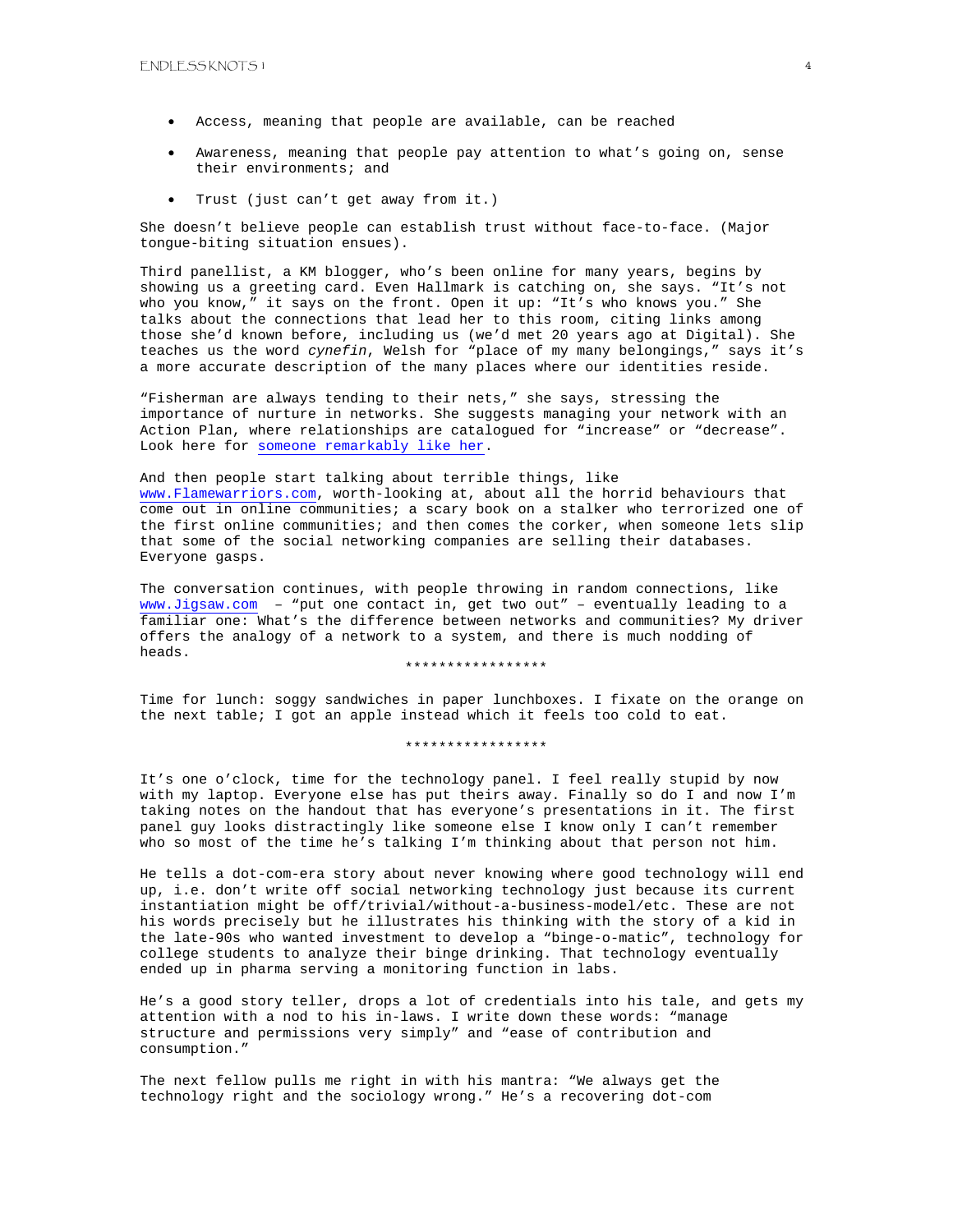ENDLESS KNOTS 1 5

technologist now working on "social physics" at Harvard. He's earnest, softspoken, humble, outrageously intelligent, and says things in that off-hand way where you feel like you ought to know precisely what he's about but, alas, you have no clue. He references "foafnets", which I never get the hang of, and "folksonomies," which I eventually decode as an alternative to "taxonomies," only these come together because of us folks, how we naturally group things.

He tells his own networking story of tracking down a luminary in the social networking business world, as if this person's networks were light-years away from his. Wait. I know the person he's talking about. He's the guy who's been asking us for access to our database for 15 years. That guy. Whew. Chief scientist of the chief social networking company. You just never know.

The last speaker is one of the CIOs of a very large technology company. He shows a screen shot of its [insert primary color that is not red or green] Pages, a visually appealing directory of people's expertise. He's soft-spoken, too. I hear him best when he asks why people like me aren't willing to post the names of all the people we know on social networking sites. What is so precious that I'm trying to protect? He gives me pause of course. Why am I so precious about my network? When I want to help someone, I throw open the doors. I think I just don't want anyone coming in uninvited—or even looking at it for that matter.

\*\*\*\*\*\*\*\*\*\*\*

Another break. I end up defending myself to the CIO but I think I sound stupid.

\*\*\*\*\*\*\*\*\*\*\*

By the time I get back, I've missed the opening presentation, which my driver tells me is by an architect who's just started working on the intersection of virtual and physical spaces. The only thing I hear him say is that face-to-face environments are very important.

Next comes an obviously MIT brilliant guy with an .mpeg about the spread of an innovation, he says, though I, for one, can't understand what his movie is showing, which thingie that's moving across his screen is people, which is adoption of the idea, etc. But it looks cool and he's excited to show it.

The last guy, [Bill Ives](http://billives.typepad.com/portals_and_km/), (having seen an excerpt from this report on [Wayne](http://eightdiagrams.typepad.com/eight_diagrams/)  [Yang's blog](http://eightdiagrams.typepad.com/eight_diagrams/), Eight Diagrams, has OK'd use of his name here), is a dedicated blogger, who wins us over with his opening confession. He's seriously technologically inept, as in he doesn't know how to retrieve his voicemail on his landline. But he knows blogs.

What do blogs bring organisations? He's interviewed people in business, NGOs large and small, entrepreneurs, individuals, and has found that everyone says the same thing: When I need to know something, I don't go to the enterprise KM system. I go to the smartest person I know. And those people are blogging all over organisations.

He gets my best-of-show award for this single comment: his blog is his "personal knowledge management system." He begins with a simple post, to which he can add links to documents, to other URLS, to discussions, to anything, all in context, dated, and easy to search. (He's designed his feeds from other blogs to bypass Outlook and go directly into his blog.)

He mentions that the "Forrester analysts," those fine folks at MIT who brought us system dynamics modelling, have started blogs, that in Kenya, there are group blogs; and, since it's January, there are blogs for the rest of us, "mind over platter" and "thinking thin".